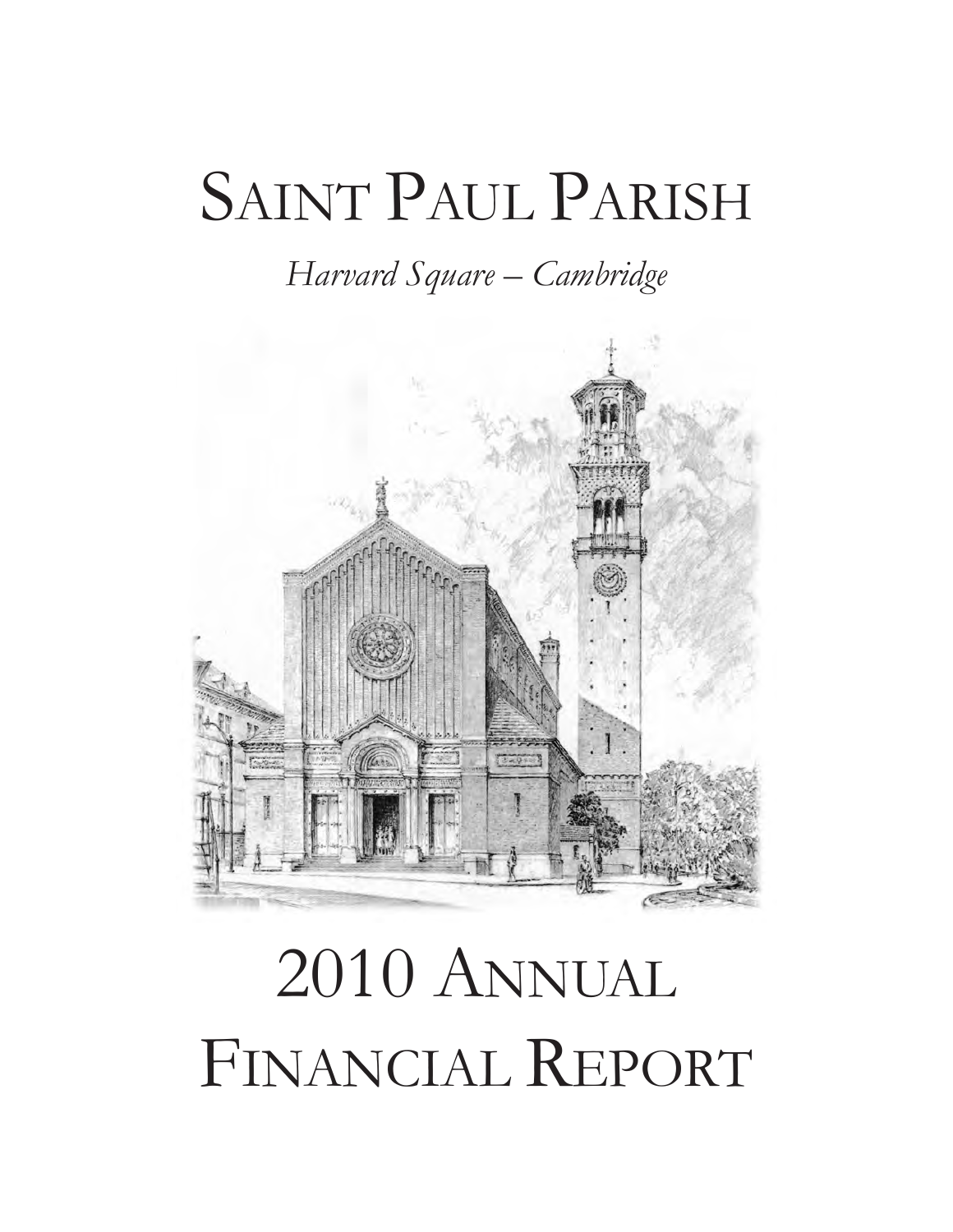## November 2010

Dear Parishioners of Saint Paul Parish:

A gradual slowing of economic distress in recent months offers hope that the financial condition of our St Paul Community ("SPC") will strengthen toward year-end 2010. The Finance Committee advises the Pastor on financial management of the three related entities that make up the SPC: the St. Paul Church, the Harvard Catholic Center and the Boston Archdiocesan Choir School. This report provides a summary of financial results for fiscal year 2010 that extended from July 1<sup>st</sup>, 2009 through June  $30<sup>th</sup>$ , 2010.

Each of us is acquainted with businesses and families that have been punished by stagnant incomes and rising expenses over the past two years. SPC is experiencing similar hardships to those that affect many of our fellow parishioners, families and students. Each of our three related entities faces significant challenges in the months ahead.

Although, thanks to the generosity and sacrifice of many in the community, our recurring deficit has declined significantly through the end of fiscal year 2010, nonetheless we continue to deplete savings to meet current expenses and day-to-day operations. Funding needs and expense outlays are different within each entity. St Paul Church serves a diverse community which changes frequently as academic years come and go. Beyond a core population of local parishioners, it has become increasingly difficult to consolidate a stable base of weekly fundraising. The Harvard Catholic Center offers undergraduates, graduate students and university families a broad range of Sunday services, education and group activities. The high costs of tuition and student living often relegate church contributions to a small portion of the student's already tight budget. The historic mission of the Archdiocesan Choir School continues to be the classroom preparation, religious instruction and musical training of talented boys.

Efforts to restrain expenses and achieve operating efficiencies across the SPC have been promising during fiscal year 2010. Revenue from weekly collections, gifts and bequests have held steady at St Paul Church. Fundraising at the Harvard Catholic Center has improved, and Choir School revenue has stabilized. Our development program has started well and we have laid the foundation of a long-term strategic fundraising plan.

Although such progress is encouraging, we must report to you that SPC continues to fund operations from diminished savings that will be exhausted soon – unless we, as members of the community, do something about it. Our reduced operating costs still exceed revenue in each of our three entities. In addition, our aging church building and active parish center now require significant financial outlays for maintenance, repairs and restoration. These costs have been deferred, but cannot be postponed further.

Your help and responsibility for restoring the SPC to a stable financial position is critical, whether you are a parishioner, student, alumnus, parent or visitor. SPC urgently needs your commitment and financial support to continue its vital Catholic mission in Harvard Square.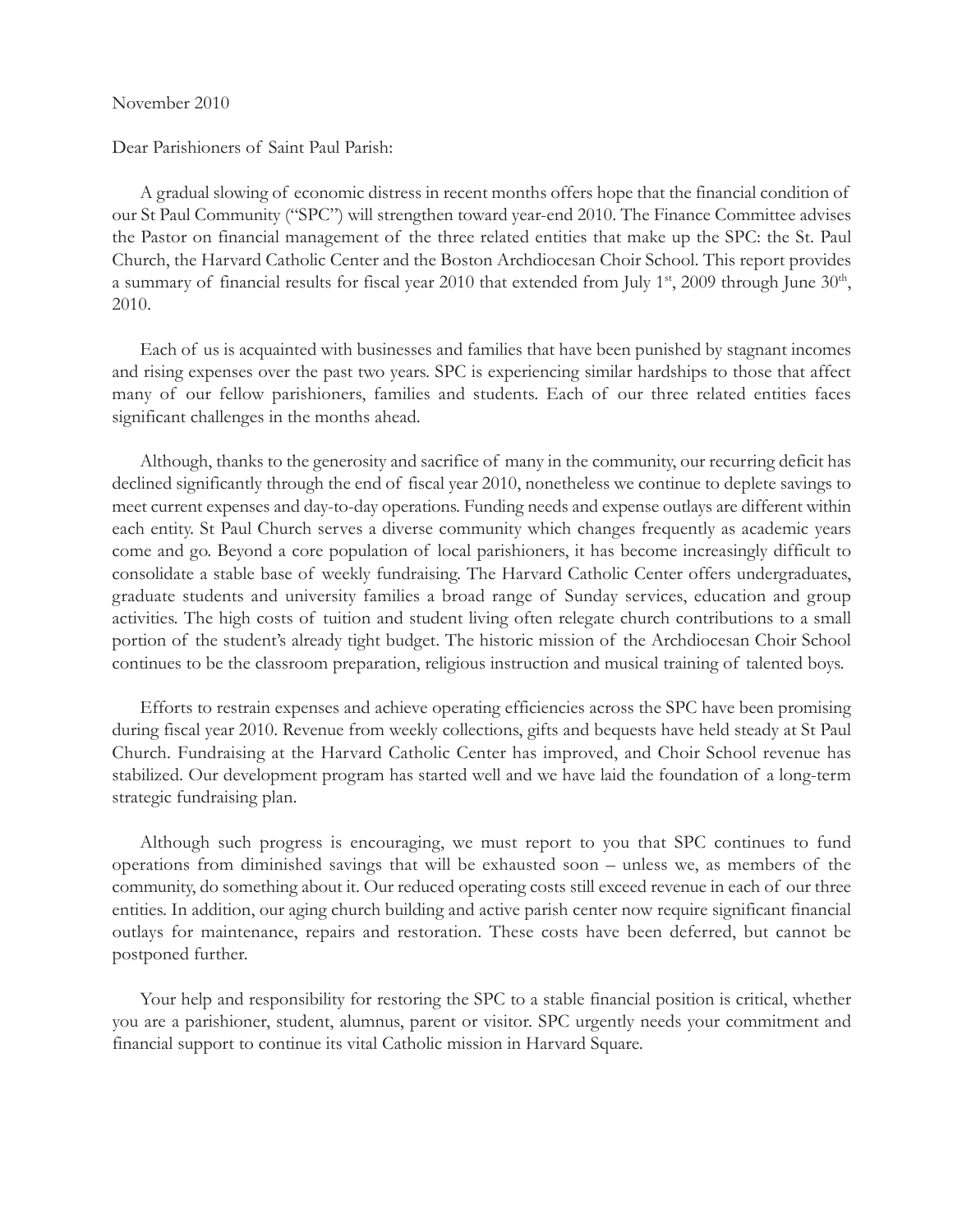Respectfully submitted, *The St. Paul Parish Finance Committee*

Reverend Michael E. Drea, *Pastor* James Perrine, *Chairman* Joe Barrell David Hannon Bob Muldoon David Dankens Sharon Gallagher Ted Monahan *Ex Officio Members:* Katie Broach Andy Griswold Fr. George Salzmann, OSFS